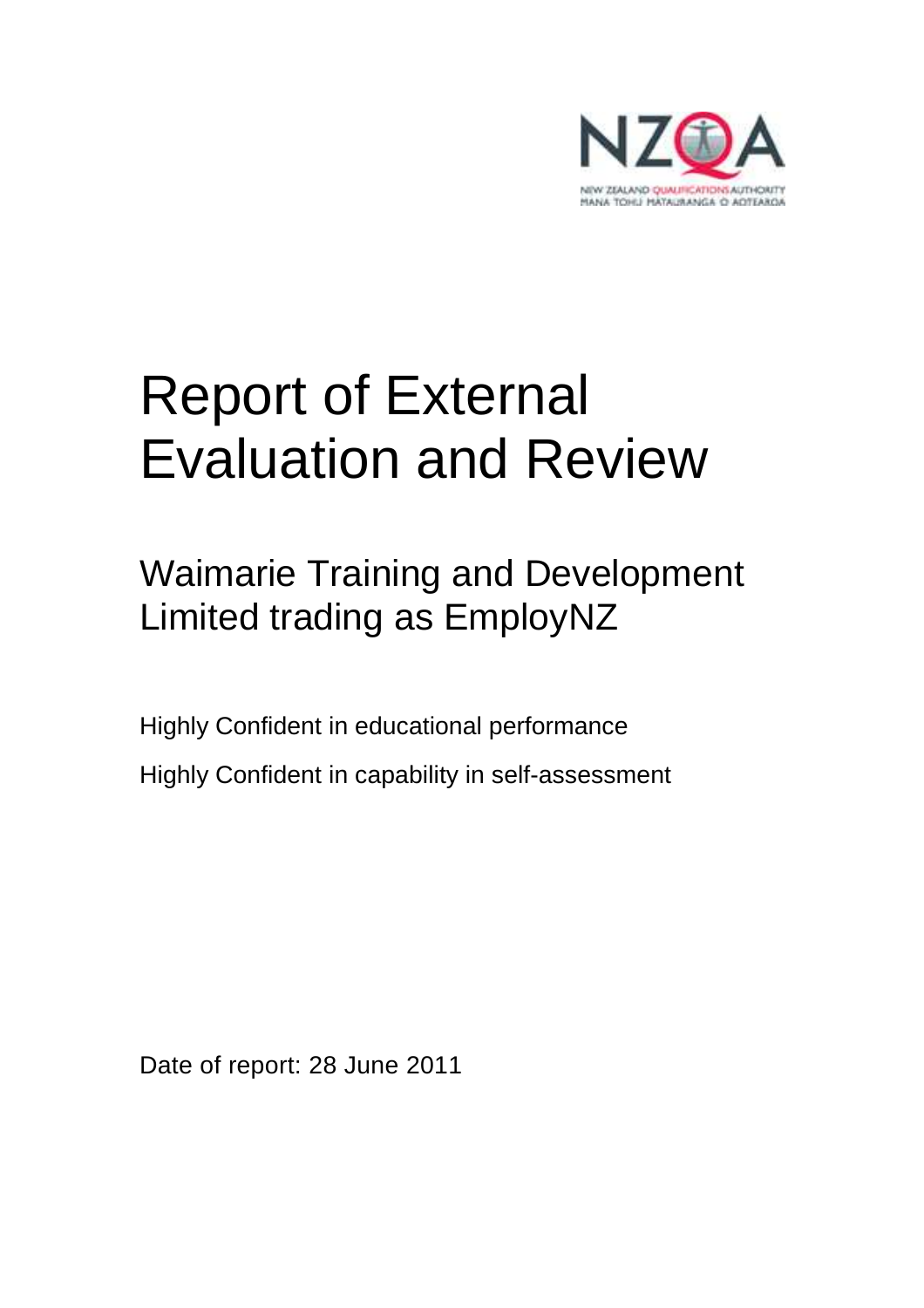## **Contents**

MoE Number: 7391 NZQA Reference: C04647 Date of EER visit: 3 May 2011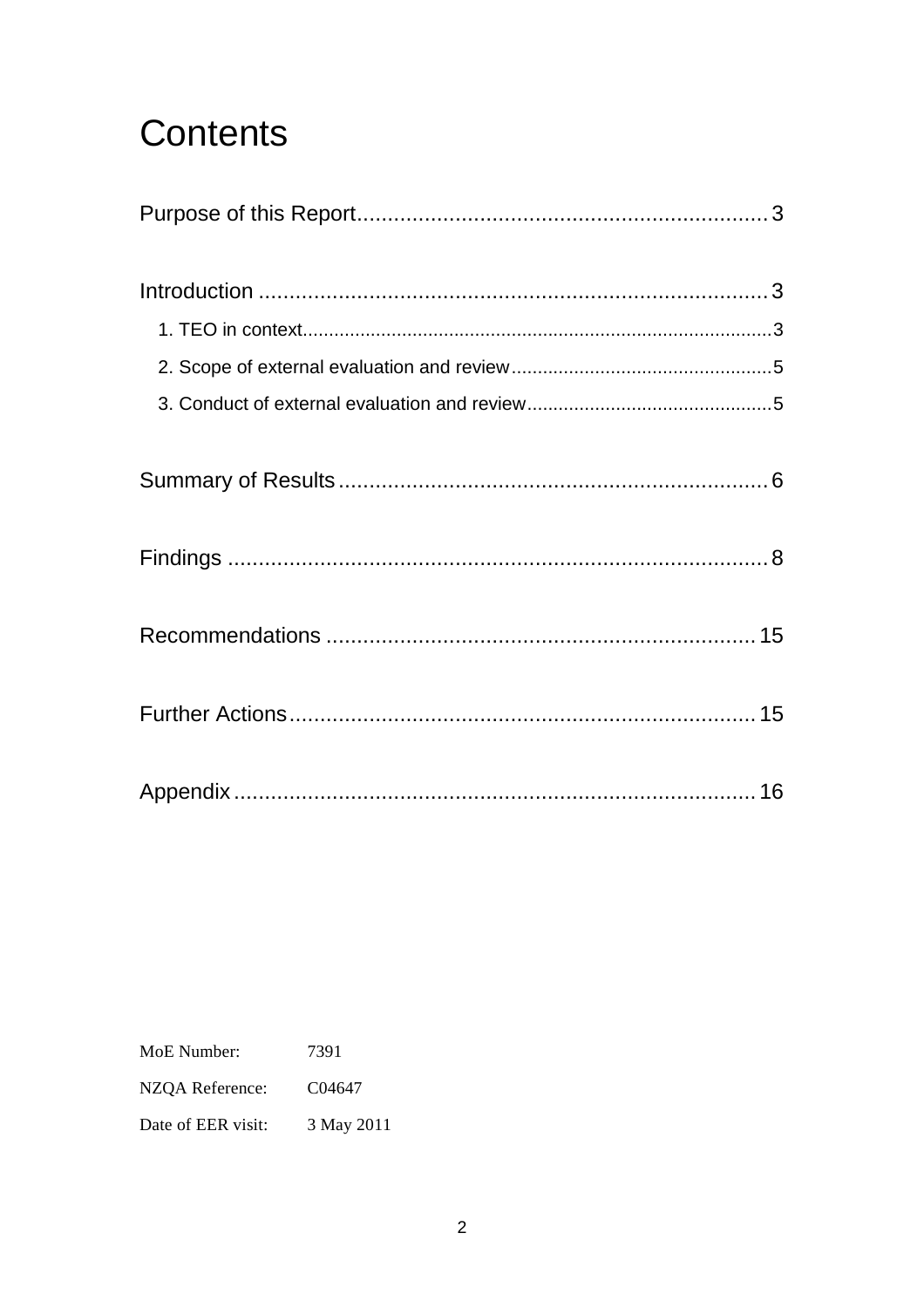## Purpose of this Report

*The purpose of this external evaluation and review report is to provide a public statement about the Tertiary Education Organisation's (TEO) educational performance and capability in self-assessment. It forms part of the accountability process required by Government to inform investors, the public, students, prospective students, communities, employers, and other interested parties. It is also intended to be used by the TEO itself for quality improvement purposes.* 

## Introduction

### 1. TEO in context

| Location:                      | 92 11th Avenue, Tauranga                                                                                                                                                                                                                      |
|--------------------------------|-----------------------------------------------------------------------------------------------------------------------------------------------------------------------------------------------------------------------------------------------|
| Type:                          | Private training establishment                                                                                                                                                                                                                |
| First registered:              | 2000                                                                                                                                                                                                                                          |
| Number of students:            | Domestic: 86 students<br>International: not applicable                                                                                                                                                                                        |
| Number of staff:               | 14 full-time and four part-time                                                                                                                                                                                                               |
| Scope of active accreditation: | EmployNZ has the required scope to assess against unit<br>standards for:                                                                                                                                                                      |
|                                | National Certificate in Employments Skills<br>(Level 1)                                                                                                                                                                                       |
|                                | National Certificate in Computing (Level 2)                                                                                                                                                                                                   |
|                                | National Certificate in Business Administration<br>and Computing (Level 2)                                                                                                                                                                    |
|                                | National Certificate in Education Achievement<br>(Levels 1 and 2)                                                                                                                                                                             |
|                                | EmployNZ also assesses against a number of individual<br>meat processing industry unit standards to level 2.                                                                                                                                  |
| Sites:                         | In addition to Tauranga, there are sites at 1 Palmer<br>Place, Te Puke and 17b Commerce Street, Whakatane.<br>In-store delivery training and assessment is offered at a<br>major department store employer in Taupo, Tokoroa,<br>and Rotorua. |
| Distinctive characteristics:   | EmployNZ began as a small family business in 2000,<br>with the managing director and one tutor delivering at                                                                                                                                  |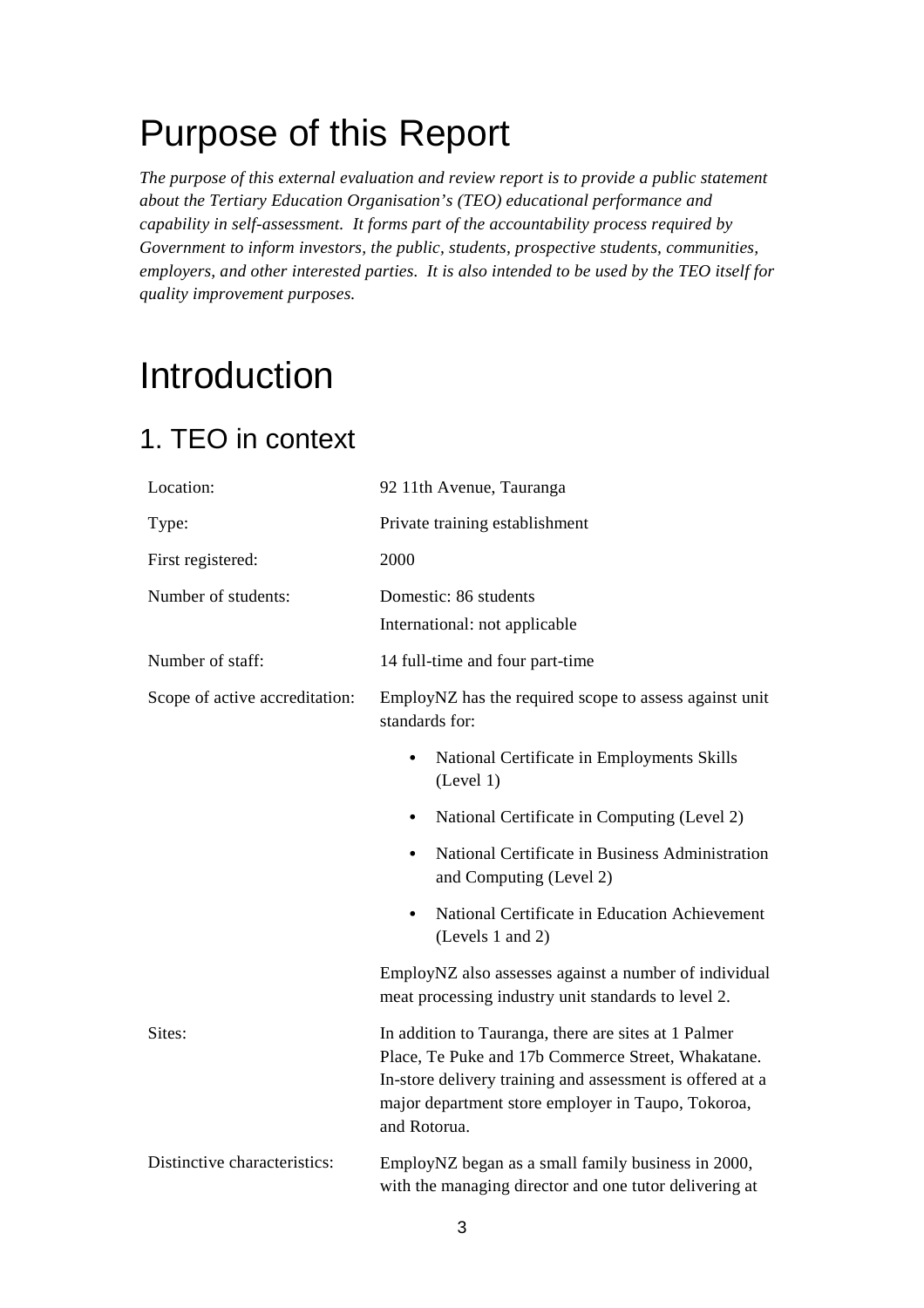|                                        | one site. It has grown to 14 full-time and four part-time<br>tutors across three sites. It offers pre-employment<br>training and industry-specific training to meet industry<br>needs such as knife-handling skills for the meat<br>processing industry.                                                                                                         |
|----------------------------------------|------------------------------------------------------------------------------------------------------------------------------------------------------------------------------------------------------------------------------------------------------------------------------------------------------------------------------------------------------------------|
|                                        | EmployNZ has developed long-standing industry<br>partnerships which provide work experience<br>opportunities for learners that can lead to employment.<br>These partners include major employers in each of the<br>areas where EmployNZ is sited.                                                                                                                |
|                                        | EmployNZ offers three courses funded by the Tertiary<br>Education Commission (TEC), and individual and<br>group job search coaching and support funded by the<br>Ministry of Social Development (MSD).                                                                                                                                                           |
| Recent significant changes:            | The managing director has had extended leave for much<br>of the beginning part of this year. However, the<br>strategy of training staff in different roles within the<br>organisation has ensured that the management and<br>operations of the TEO have continued without<br>disruption to the students' learning.                                               |
| Previous quality assurance<br>history: | The organisation was previously quality assured in<br>2007 by NZQA under the quality audit system. At that<br>audit, one requirement was not met relating to internal<br>moderation, which has since been addressed. More<br>recently, EmployNZ had a compliance audit in<br>November 2010 and continues to meet registration and<br>accreditation requirements. |
| Other:                                 | EmployNZ staff work closely with industry partners to<br>enable training specific to partner needs, such as knife-<br>handling skills.                                                                                                                                                                                                                           |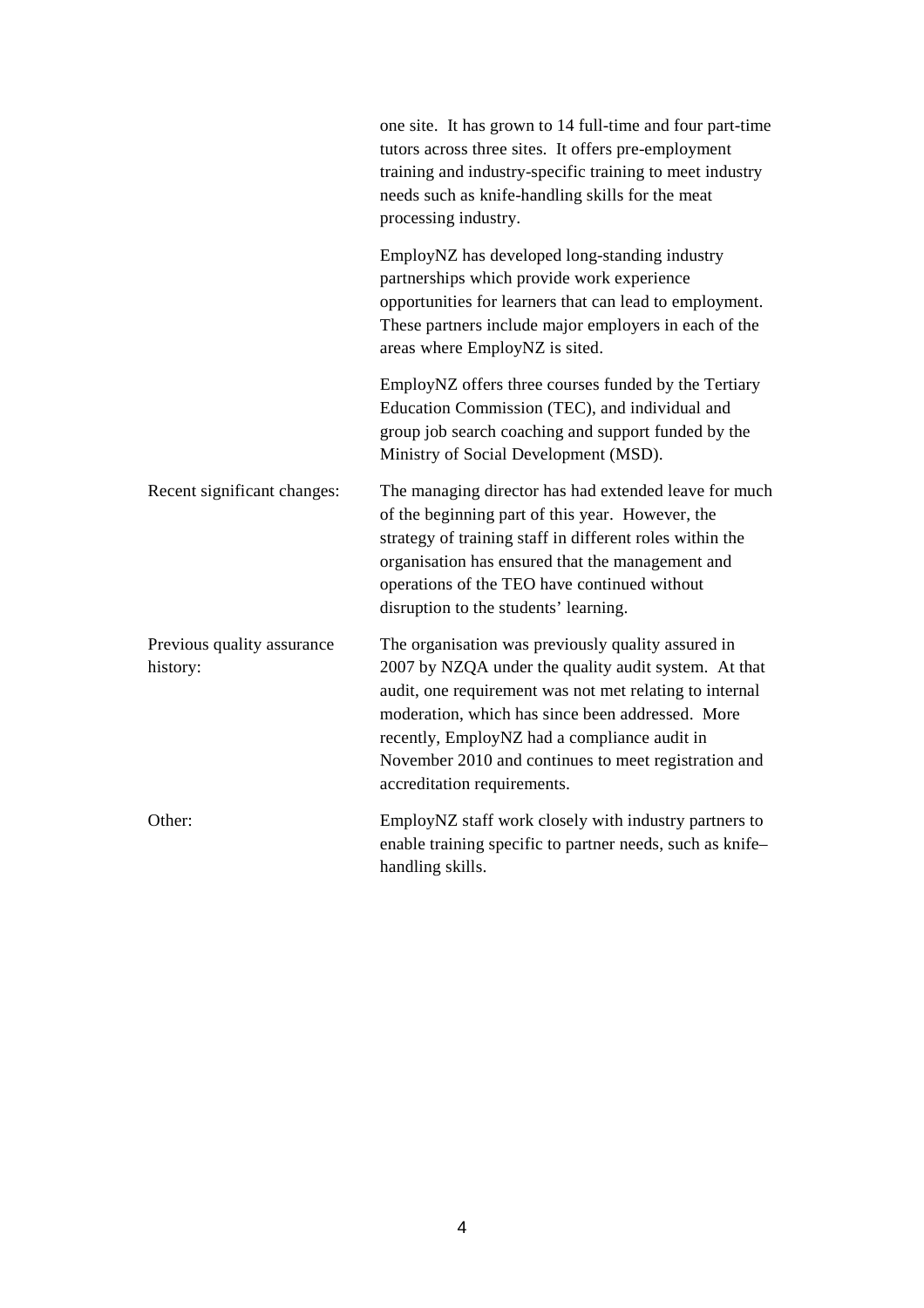### 2. Scope of external evaluation and review

The agreed scope of the external evaluation and review of EmployNZ included the following mandatory focus area:

• Governance, management, and strategy.

The programme focus areas were:

• Retail Bay of Plenty (Retail BOP)

This programme is one of three TEC-funded programmes and has the largest number of students (26). It is delivered in five areas (Tauranga, Tokoroa, Taupo, Rotorua, Whakatane) and has complementary in-store training delivery.

• Steps to Success

This programme, also one of the three TEC-funded programmes, is designed specifically for youth training.

### 3. Conduct of external evaluation and review

*All external evaluation and reviews are conducted in accordance with NZQA's published policies and procedures. The methodology used is described fully in the web document*  Policy and Guidelines for the Conduct of External Evaluation and Review *available at: http://www.nzqa.govt.nz/providers-partners/registration-and-accreditation/externalevaluation-and-review/policy-and-guidelines-eer/introduction/* 

Prior to the EER visit, EmployNZ provided the external evaluation and review team with a self-assessment summary which identified self-assessment activities and timelines for completing actions to address these activities.

The evaluation team comprised one lead evaluator and one team evaluator. The team visited the PTE for two days at its Tauranga site.

During the visit the evaluation team met with EmployNZ's managing director, compliance manager, tutors, students, and a graduate of the Retail BOP programme. While on site, the evaluation team viewed a range of documents.

EmployNZ has had an opportunity to comment on the accuracy of this report, and submissions received have been fully considered by NZQA before finalising the report.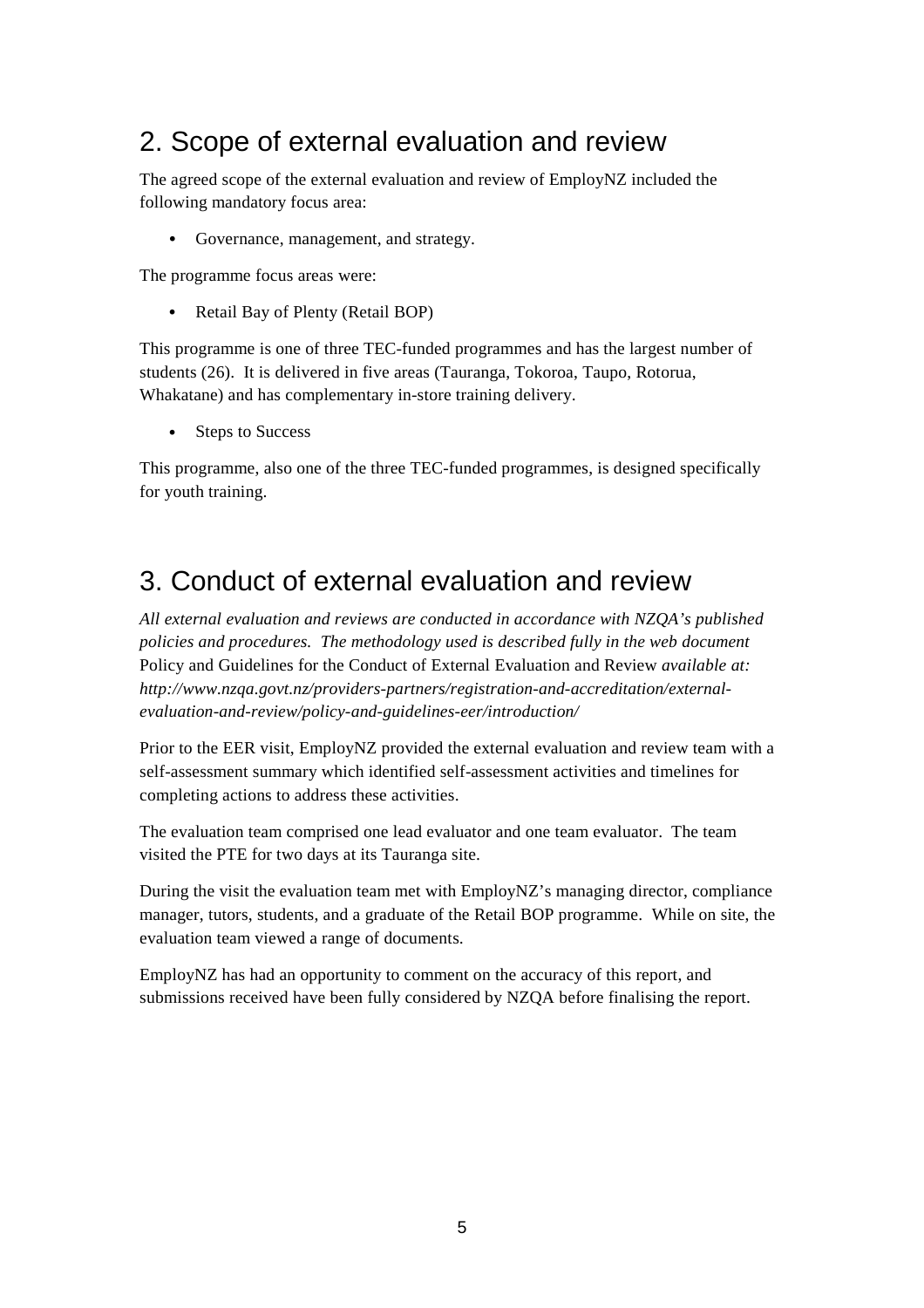## Summary of Results

### Statement of confidence on educational performance

#### NZQA is **Highly Confident** in the educational performance of **Waimarie Training and Development Limited trading as EmployNZ.**

EmployNZ has consistently achieved excellent educational outcomes. It sets its own education performance indicators (EPIs) above those required by its contracted funders, the TEC and MSD. This ensures that EmployNZ exceeds those contracted EPIs, and it has done so for the last three years. Both programmes in the scope of this EER exceed EPI targets. However, the Steps to Success programme has had exceptional results, including 81 per cent labour market outcomes (the TEC EPI is 60 per cent). Learners have an expectation that if they successfully complete the training they will get jobs. Eleven of the 13 graduates of the latest cohort gained employment, continuing a successful trend. In addition, unit standard credit achievement for this programme was 46.73 credits (the TEC EPI is 20 credits). The success of Māori learner achievement also exceeds contracted EPIs at 54 per cent (the TEC EPI is 50 per cent). These are excellent results and benchmark exceptionally well with comparable providers in the sector.

Enrolment processes have been strengthened following review to ensure unit standards achieved with other providers are included in individual learning plans. This has led to learners completing national qualifications. For 2010 a total of 102 national certificates were achieved by 57 learners. While not all unit standard credits were achieved with this provider, staff efforts to build on past achievements to complete qualifications resulted in excellent qualification achievement of major benefit to the learners.

Learners are accessing industry-specific training that increases employability, and graduates are being employed. Staff maintain that personal development, including time management, regular attendance, positive attitudes, and raised confidence are integral to fostering a work ethic and increasing employability. These attributes are encouraged, monitored, and reported against. This process provides staff with the confidence to place learners in work experience situations early in the course. Work experience is provided through sustained, successful industry partner engagement with major employers in EmployNZ's delivery areas. Additional contracts to train prospective employees have been requested by a major employer of merchandise training and are currently being negotiated with MSD. This is further endorsement that EmployNZ is implementing training that is valued and meets learner and industry needs.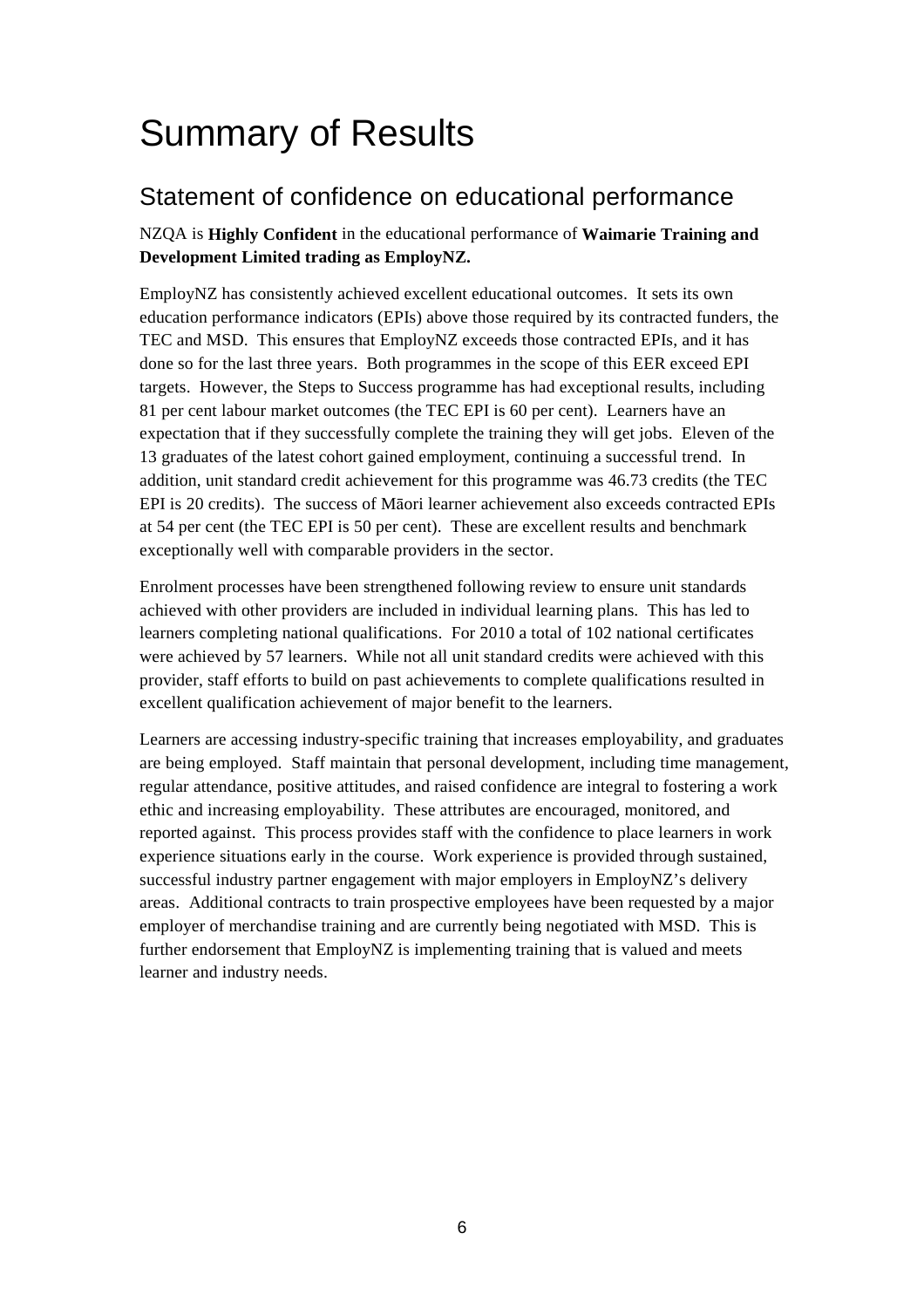### Statement of confidence on capability in self-assessment

NZQA is **Highly Confident** in the capability in self-assessment of **Waimarie Training and Development Limited trading as EmployNZ.**

EmployNZ's self-assessment practice is comprehensive and robust and leads to worthwhile improvement. The organisation has comprehensive documentation and statistics recording learner progress based on the TEC, MSD, its own, and learner requirements. The statistics, with accompanying analyses, have been monitored over a number of years. The trends show continuous improvement, with outcomes exceeding expectations over the last three years. Changes have been made to programmes as a result of self-assessment and review. Programmes that no longer meet learner needs have been discontinued while successful programmes have had learner numbers increased at additional sites. The TEC has increased training places for the Steps to Success programme for each of the last three years, affirming effective training.

Self-assessment has also led to standardised operations across all sites. Examples include improved student interview procedures, student placement logs reflecting own performance, and reporting processes for the first 20 days. The benefit to the learner is that, should they transfer to any of the three delivery sites, processes and training are consistent and the transition is smooth and does not impact negatively on learning.

Excellent documentation and evidence are maintained which show robust industry feedback, analysis, actions taken, and improvements identified. The strong industry partner relationships and successful educational outcomes reflect these factors.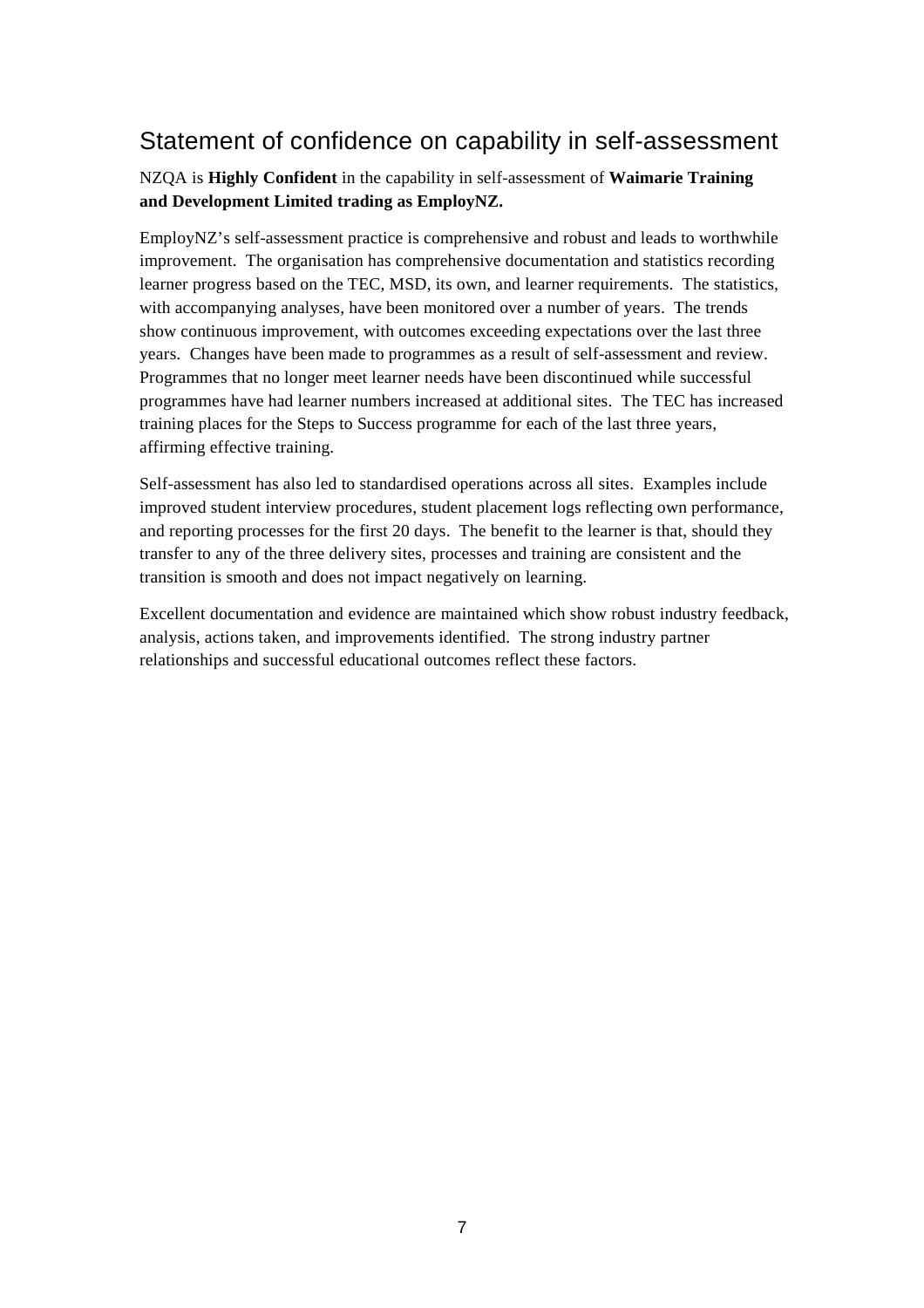## $Findings<sup>1</sup>$

 $\overline{a}$ 

#### 1.1 How well do learners achieve?

The rating for performance in relation to this key evaluation question is **Excellent.**

The rating for capability in self-assessment for this key evaluation question is **Excellent.**

EmployNZ has consistently achieved excellent educational outcomes. It sets its own education performance indicators (EPIs) above those required by its contracted funders, the TEC and MSD. This ensures EmployNZ exceeds those contracted EPIs, and it has done so for the last three years. Both programmes in the scope of this EER exceed EPI targets. However, the Steps to Success programme has had exceptional results, including 81 per cent labour market outcomes (the TEC EPI is 60 per cent). Learners have an expectation that if they successfully complete the training they will get jobs. Eleven of the 13 graduates of the latest cohort gained employment, continuing a successful trend. In addition, unit standard credit achievement for this programme was 46.73 credits (the TEC EPI is 20 credits). At 54 per cent, the success of Māori learner achievement also exceeds contracted EPIs (TEC EPI is 50 per cent). These are excellent 2010 results and benchmark exceptionally well with comparable providers in the sector.

Enrolment processes have been strengthened following review to ensure unit standards achieved elsewhere are included in individual learning plans. This has led to learners completing national qualifications. For 2010 a total of 102 national certificates were achieved by 57 learners. While not all unit standard credits were achieved with this provider, staff efforts to build on past achievements to complete qualifications resulted in excellent qualification achievement of major benefit to the learners. This is a strong valueadded component to EmployNZ training.

Staff maintain that personal development, including time management, regular attendance, positive attitudes, and raised confidence are integral to fostering a work ethic and increasing employability. These attributes are encouraged, monitored, and reported against. This process provides staff with the confidence to place learners in work experience situations early in the course. Work experience is provided through sustained, successful industry partner engagement with major employers in the TEO's delivery areas. Learners are accessing industry-specific training that can and does lead to employment.

EmployNZ has robust self-assessment strategies in place. It regularly reflects on performance to ensure it meets the needs of learners and other stakeholders. The outcomes achieved endorse this robust reflective practice.

 $1$  The findings in this report are derived using a standard process and are based on a targeted sample of the organisation's activities.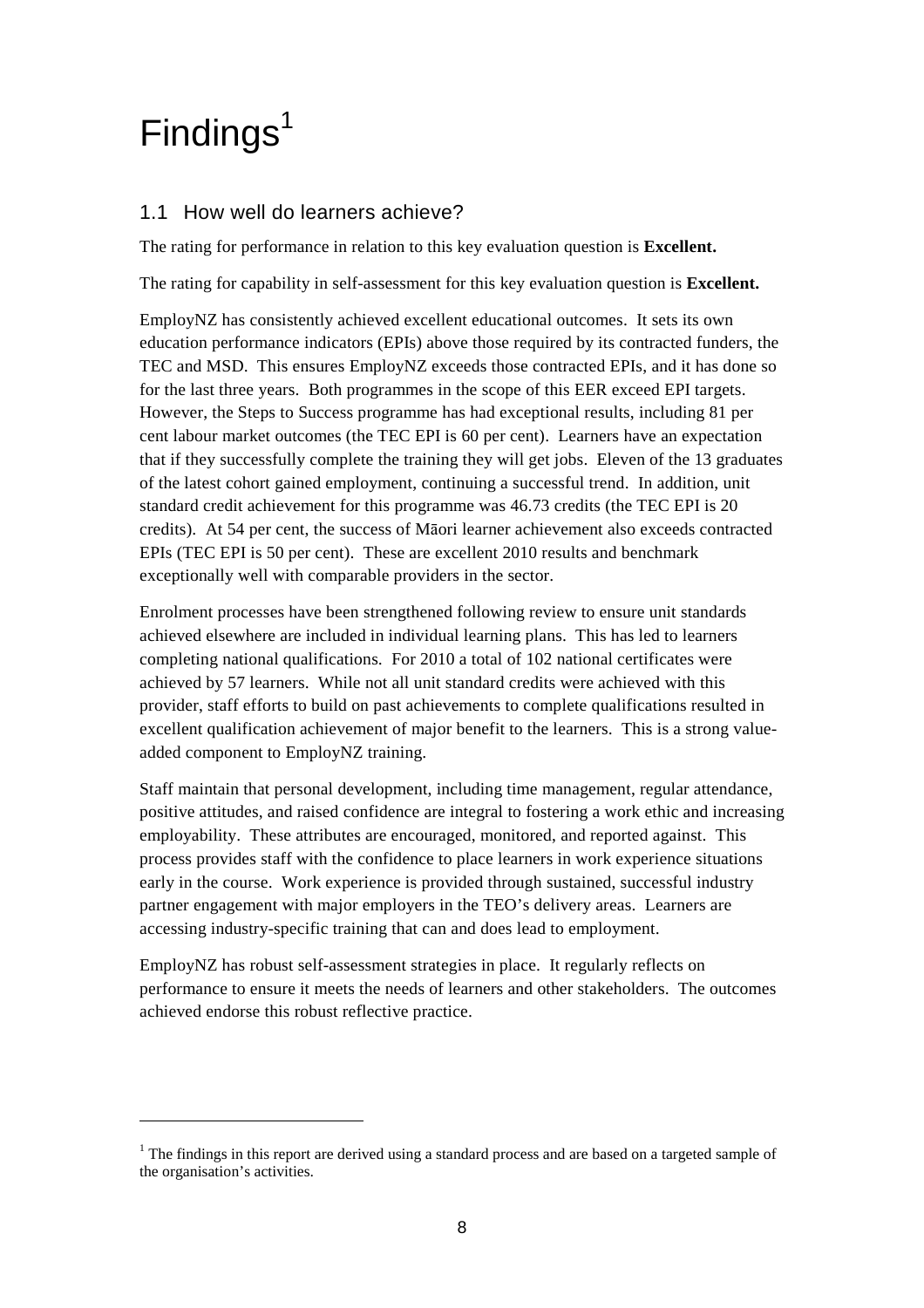#### 1.2 What is the value of the outcomes for key stakeholders, including learners?

The rating for performance in relation to this key evaluation question is **Excellent.**

The rating for capability in self-assessment for this key evaluation question is **Excellent.**

The training offered by EmployNZ is valued highly by key stakeholders. In addition to personal development, learners achieve unit standard credits, qualifications, industry skills, improve literacy and numeracy, and develop a work ethic. EmployNZ provides addedvalue training through encouraging learners to train in multiple skills. For example, kiwifruit workers are encouraged to access forklift licence training in addition to their kiwifruit orchard skills. Store trainees gain experience in all aspects of working in large stores and can decide where they are best suited such as in front-line service, in-store service, or storeroom training. The increased range of skills increases employability and the graduates gain confidence that they have an "edge" over other job applicants. The employment outcomes reported in section 1.1 above attest to this success.

Some graduates are leaving the programme with several national certificates. Some learners have accessed training at secondary school and with other training providers and gained a number of individual unit standard credits which can lead to national certificates. EmployNZ uses this past success to design individual learning programmes which include the completion of national certificates. This practice has been successful, as reported in 1.1, with some learners achieving more than one national certificate over ten weeks.

Learners appreciate that they can apply learning immediately. An example is the health and safety classroom theory immediately applied through work experience, identifying health and safety issues in the workplace. Work experience can lead to employment, and graduates are already aware of specific industry requirements. This is beneficial to employers seeking employees as they can "sample the product" before use.

Industry partners gain staff with appropriate and specific skills learnt on site. This is achieved by close liaison with teaching staff and management. EmployNZ has applied a "store buddy" system which links store employees with learners for on-job mentoring and support. Staff work alongside learners and store buddies and all parties informally report progress daily and formally report progress on a weekly basis. This ensures any issues are identified and attended to quickly. EmployNZ identifies the ongoing repeat business arrangements with industry partnerships as evidence that this reflective practice works well.

The training has been so successful locally that EmployNZ has been asked to train the full complement of staff for a nationally located major store chain in other areas where new stores are being opened.

Families of potential learners approach EmployNZ to try to enrol family members on the programme based on its success. Graduates note the ripple effect of this success and the personal and family transformation that takes place. Many examples were provided to demonstrate this aspect and some included learners who were not necessarily receptive initially, having been long-term unemployed and sceptical of the value of education. These graduates have maintained contact with staff. One such graduate visited the staff to thank them for his latest employment promotion and was interviewed by the evaluation team.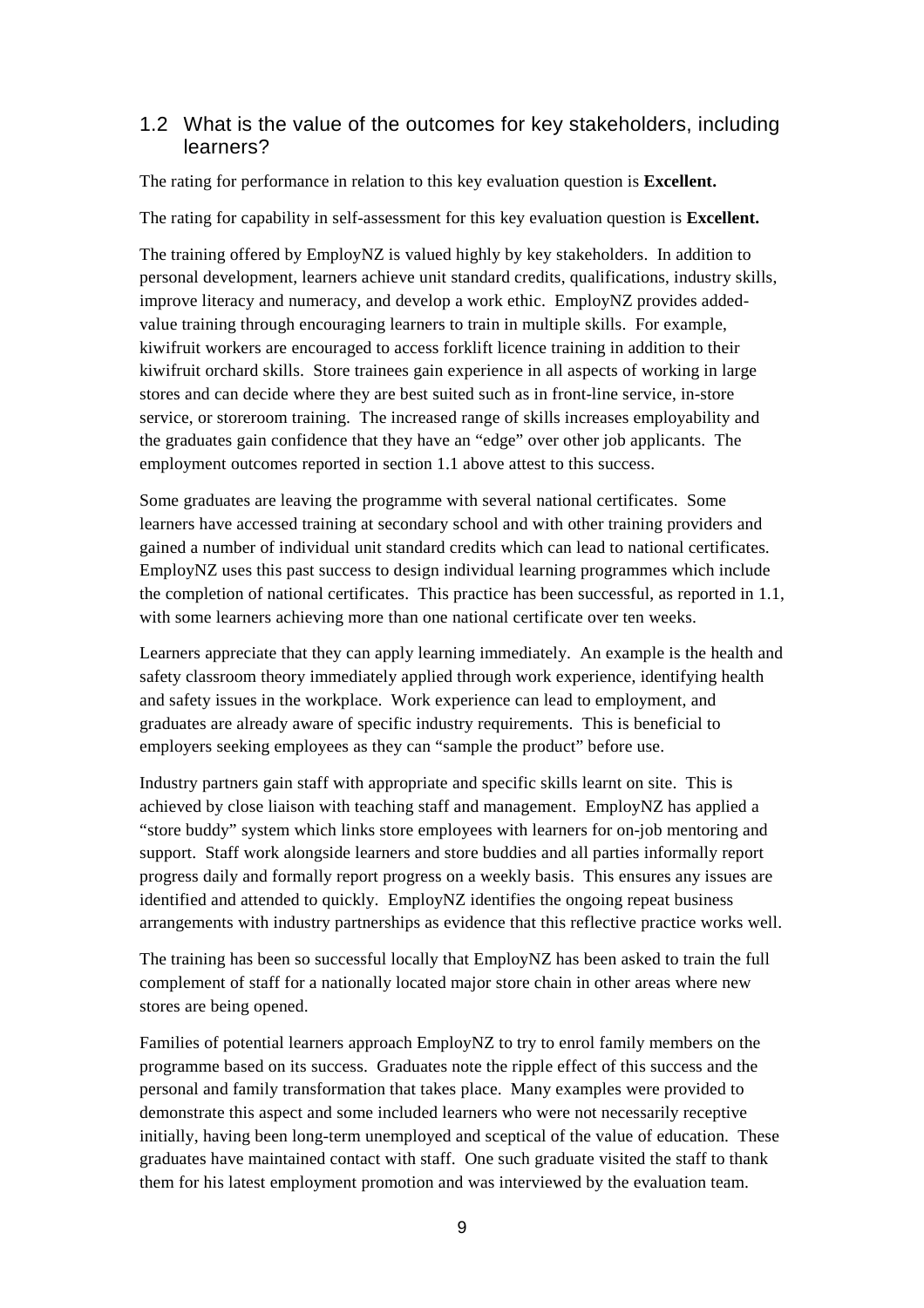Graduates who do not gain employment are provided with ongoing support post-course through EmployNZ's job club service. This provides continued support for those graduates who need additional time and support to secure employment.

Self-assessment practice includes identifying learner goals and employer needs and developing programmes that will service both. It is clear from graduate outcomes and the long waiting lists to enrol on the programmes that the training is valued by learners. Equally, the continued partnerships with employers and additional requests to provide training outside the contracts funded by the TEC and MSD attest to the value of the training to employers.

#### 1.3 How well do programmes and activities match the needs of learners and other stakeholders?

The rating for performance in relation to this key evaluation question is **Excellent.**

The rating for capability in self-assessment for this key evaluation question is **Excellent.**

EmployNZ training matches the needs of learners and stakeholders. Learners begin goalsetting following induction, and these goals include achieving qualifications and employment. The goals are continuously reviewed as learning progresses and staff identify learner strengths.

Learning plans are based on unit standard 7117 (*Produce a plan to enhance own learning*) criteria and include monitored goal-setting. Learners are re-directed to other tertiary education organisations if their needs cannot be catered for at EmployNZ. Reports are produced weekly for industry partner's senior management which note skill and personal development progress.

EmployNZ staff meet with industry partners/employers to identify their specific requirements since the generic goal is to employ graduates with a work ethic and preliminary training/skills relevant to the job. Different packages are developed for different employers' needs. As mentioned, weekly feedback is sought so that a response can be actioned if any changes are required. Store buddies, the programme coordinator, and employer senior management provide input into the weekly reports. Repeat business affirms that employer needs are matched and met.

Industry partners find the work experience is a viable recruitment tool. Both the learner and the employer have the opportunity to test employability. Industry partners will request relief staff which can lead to casual, part-time, or full-time employment. Others will recruit from work experience placements. EmployNZ has incorporated a monitored 91-day mentoring phase post-course. Employers, graduates, and EmployNZ staff have found this mentoring follow-up useful in ensuring graduates are supported until they are confident in the employment situation.

Funder needs (the TEC and MSD) are matched as affirmed by the TEC increasing training places for each of the last three years for the Steps to Success course and MSD entering into discussion with an employer to offer additional contracts.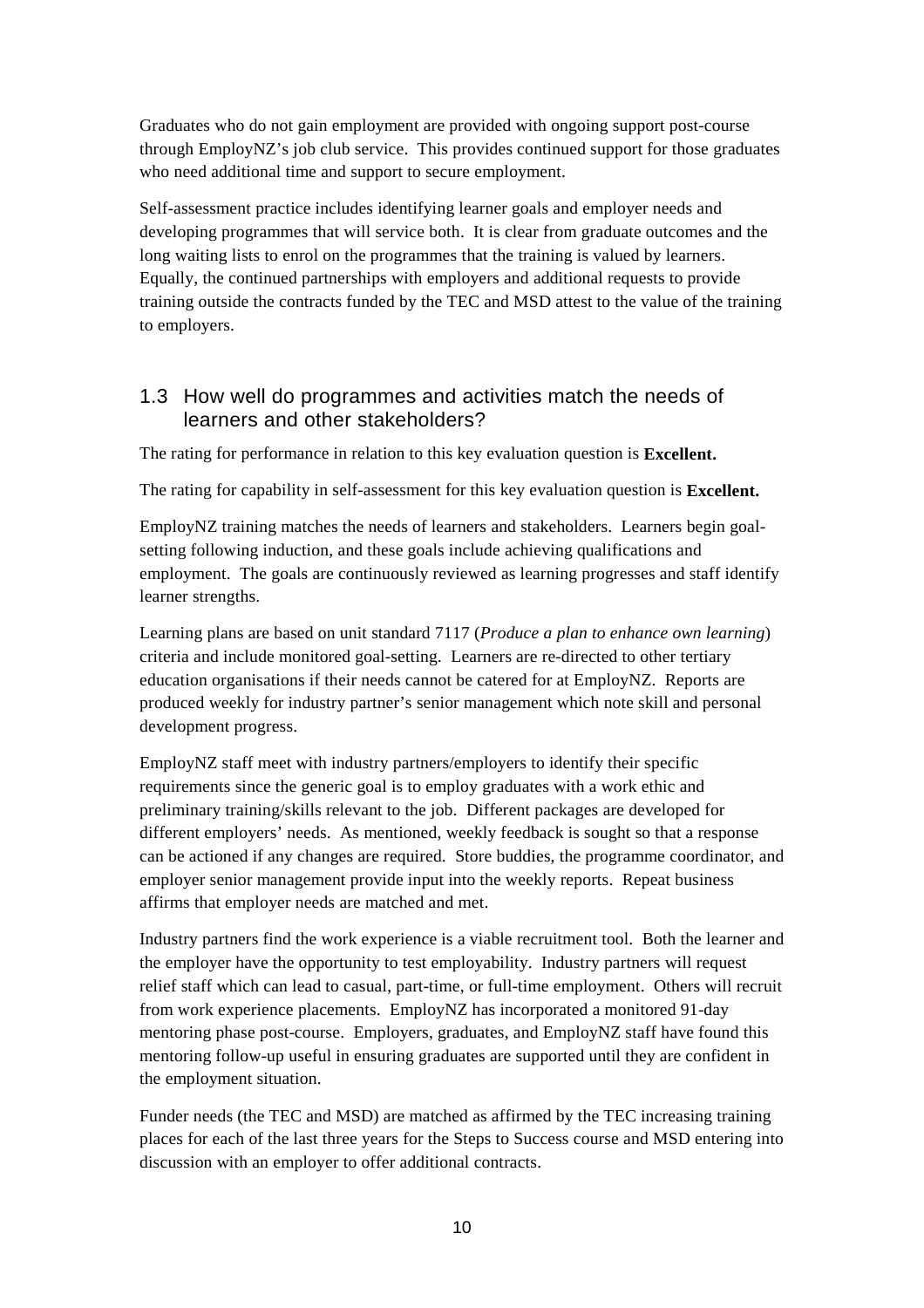Self-assessment practice includes identifying learner goals and employer needs and developing programmes that will service both. Examples of changes following selfassessment include inviting families to the interview to ensure programme expectations to learners are clear and that ongoing family support is gained, the store buddy mentoring and support system, and collective input into the weekly progress reports.

#### 1.4 How effective is the teaching?

The rating for performance in relation to this key evaluation question is **Excellent.**

The rating for capability in self-assessment for this key evaluation question is **Excellent.**

EmployNZ management acknowledges the importance of effective teaching for achievement education outcomes. Staff with the requisite skills are recruited from the education sector and industry to provide teaching and support and practical knowledge of industry skill-sets. Management expects that staff can meet company goals and can perform other roles within the organisation such as site management, information technology management, and managing the job club. Each programme has two tutors which enables education and industry skills to be taught and one-to-one support to be provided. Shared roles encourage staff permanence, increase capacity and capability, and challenge staff to maintain motivation. Management looks for ways to promote staff.

All purchased teaching and assessment materials are pre-moderated to ensure their validity. External moderation reports note that assessments meet the national standard. One standard from a sample of eight was identified as requiring modification and this was addressed immediately. This is a very good result as it provides assurance that the excellent unit standard achievement as detailed in 1.1 above is affirmed at the national standard.

Management encourages staff professional development. Staff have completed the literacy/numeracy training to implement embedded literacy/numeracy and the TEC learning progressions. The benefit to the learners through increased literacy and numeracy skills is seen in the number of national qualifications achieved. In addition, the training has led to different learning and delivery styles being identified and communicated to store buddies for optimum teaching and learning opportunities.

Learners reported that real-life situations used to motivate and teach skills are not only practical but fun. This was exampled by tutors taking learners to prospective employment situation such as large shopping centres and helping them to initiate first contact, and also in the fundraising activities used to teach maths, marketing, and publishing techniques. Further, learners commented that tutors "speak our language".

Self-assessment procedures include processes to ensure staff reflect on their practice to maintain effective teaching. Examples of changes following self-assessment include peer teaching and reflection and collective input and action following weekly progress reports. The absence of the managing director for much of this year did not impact learning as staff effectively covered all aspects of the organisation's operations.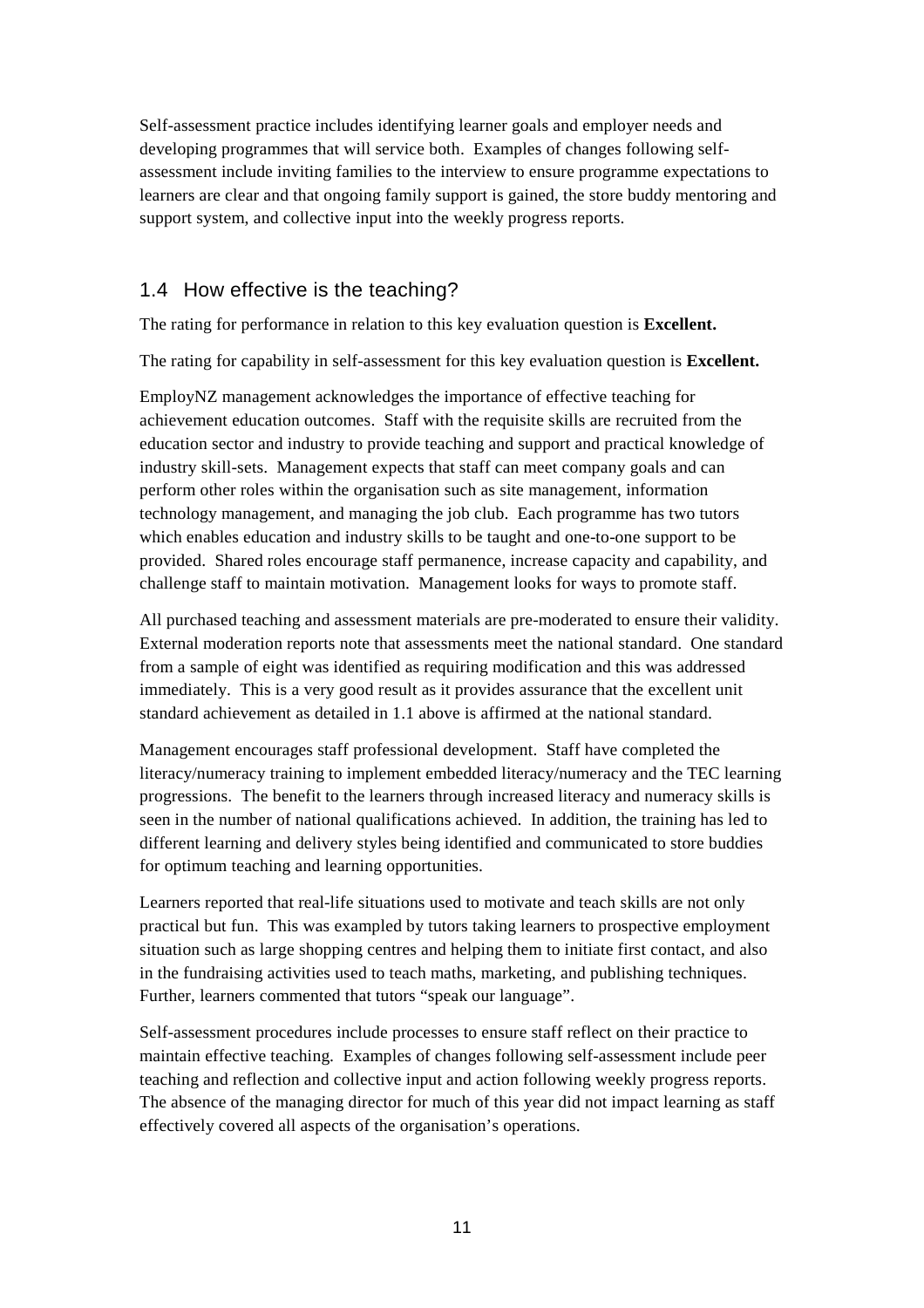#### 1.5 How well are learners guided and supported?

The rating for performance in relation to this key evaluation question is **Excellent.**

The rating for capability in self-assessment for this key evaluation question is **Excellent.**

Learner guidance and support within the organisation is strong and affirmed by the positive education achievement. Clear information is provided to learners about programme expectations. Learners express their expectations and parents are invited to the enrolment interview to share these expectations and to provide support in the home. Learners are aware that tutors are in contact with parents. Learners can access tutors through texting at any time. This shared approach to support and guidance reduces barriers to learning and is instrumental in achieving successful outcomes.

Complementary tutoring enabled by two tutors to each programme increases one-to-one support. "Friday" incentives are encouraged for those learners who are up to date and on target. They can use Fridays for self-directed learning or they can access additional tutorials, job club seminars, and catch-ups. Job club is available to those who are not successful at gaining employment at course-end so that they can continue to receive supplementary support and guidance.

Support is provided to link training smoothly to the work experience placements. As mentioned earlier, the store buddy system matches learners to a store employee for mentoring, role-modelling, and one-to-one guidance. Uniforms are provided to students for work experience so that they maintain the employers' dress standard. This could otherwise be a barrier to employment if learners cannot afford their own uniforms. EmployNZ arranges drug testing to ensure learners are drug-free and work-fit.

These guidance and support processes support learners to achieve their goals. If tutors cannot provide the required support, learners are advised how to seek support externally from available support agencies.

Self-assessment practice includes processes to ensure learners can access effective guidance and support. Examples of changes following self-assessment include parental input to enrolment interviews, texting access to tutors, drug testing, uniform supply, and goal monitoring, with a positive impact on educational achievement.

#### 1.6 How effective are governance and management in supporting educational achievement?

The rating for performance in relation to this key evaluation question is **Excellent.**

The rating for capability in self-assessment for this key evaluation question is **Excellent.**

EmployNZ's purpose and direction are to provide effective support for educational achievement and encapsulate their business mantra of "head-led, heart-driven". Strong leadership and mentoring is modelled and staff are included in strategic planning. Two staff workshops are held annually to enable strategic planning, consistency across sites, and shared staff expertise and reflection.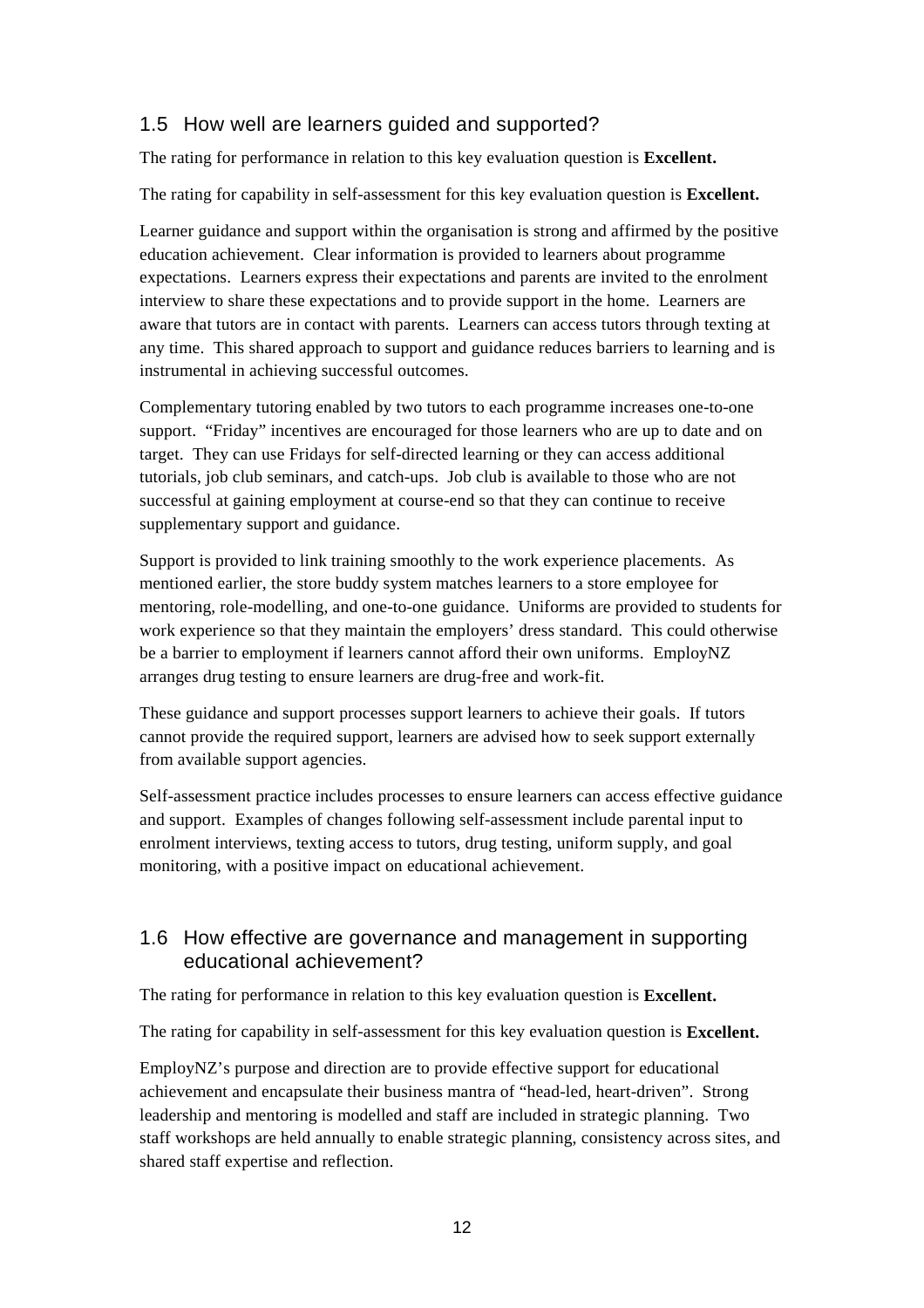Staff are involved in other aspects of the business integral to implementing strategic planning. This enables good succession planning. The success of this shared planning and implementation to ensure staff have knowledge and experience in multiple areas of the organisation was tested by the managing director recently taking extended leave. EmployNZ was managed successfully through this period without negatively affecting learner progress.

Staff are valued and appreciated. In addition to professional development opportunities, challenges are provided to maintain motivation through promotional opportunities and additional roles. Tutoring staff are largely self-managing. Management encourages guidance and support strategies. Staff were included in an Ako Aotearoa research project to monitor learners' learning needs and guidance and support. The findings will add to EmployNZ's own guidance and support strategies.

Strong industry partnerships have developed over long periods of time. Partners are major local employers, some with chain stores located throughout New Zealand. EmployNZ managing director successfully contracted to provide all staff training for a major national chain store prior to its opening a new branch and has been invited to repeat the exercise in other cities. This confidence in EmployNZ attests to the value of the training provided.

Repeat business has been secured each year from employers, which is indicative of EmployNZ meeting industry partners' needs and is vital to providing ongoing employment opportunities. EmployNZ acknowledges that relationships are key to ongoing success, so communication is regular and ongoing. Weekly learner progress reporting is shared and effective in ensuring identified actions are monitored and addressed.

EmployNZ is proactive in meeting employer and leaner needs. It arranges police checks on learners, adding value to employers so that any learner involved in work experience is already police-cleared should this develop into an employment opportunity. For those learners who do not receive clear police checks, EmployNZ discusses the circumstances with the employer on a case-by-case basis. The employer then determines the outcome.

The scope of accreditation to assess against unit standards has been extended to enable assessments in multiple national certificates which has added value for learners. Some graduates have achieved three national certificates in ten weeks as staff have taken into account achievements gained at other institutes when designing learning plans.

EmployNZ has long waiting lists, enabling tutors to choose learners who are motivated to succeed and who can work together in specific cohorts. It is continuously reviewing performance and has implemented learner exit interviews to further affirm that needs are being met or to identify areas for improvement. Self-assessment has also led to standardised operations across all sites. Examples include improved student interview procedures, student placement logs reflecting own performance, and reporting processes for the first 20 days. The benefit to the learner is that, should they transfer to any of the three delivery sites, processes and training are consistent and the transition is smooth and does not impact negatively on learning. It is clear that EmployNZ's self-assessment practice is comprehensive and robust and leads to improvements in processes that benefit learners.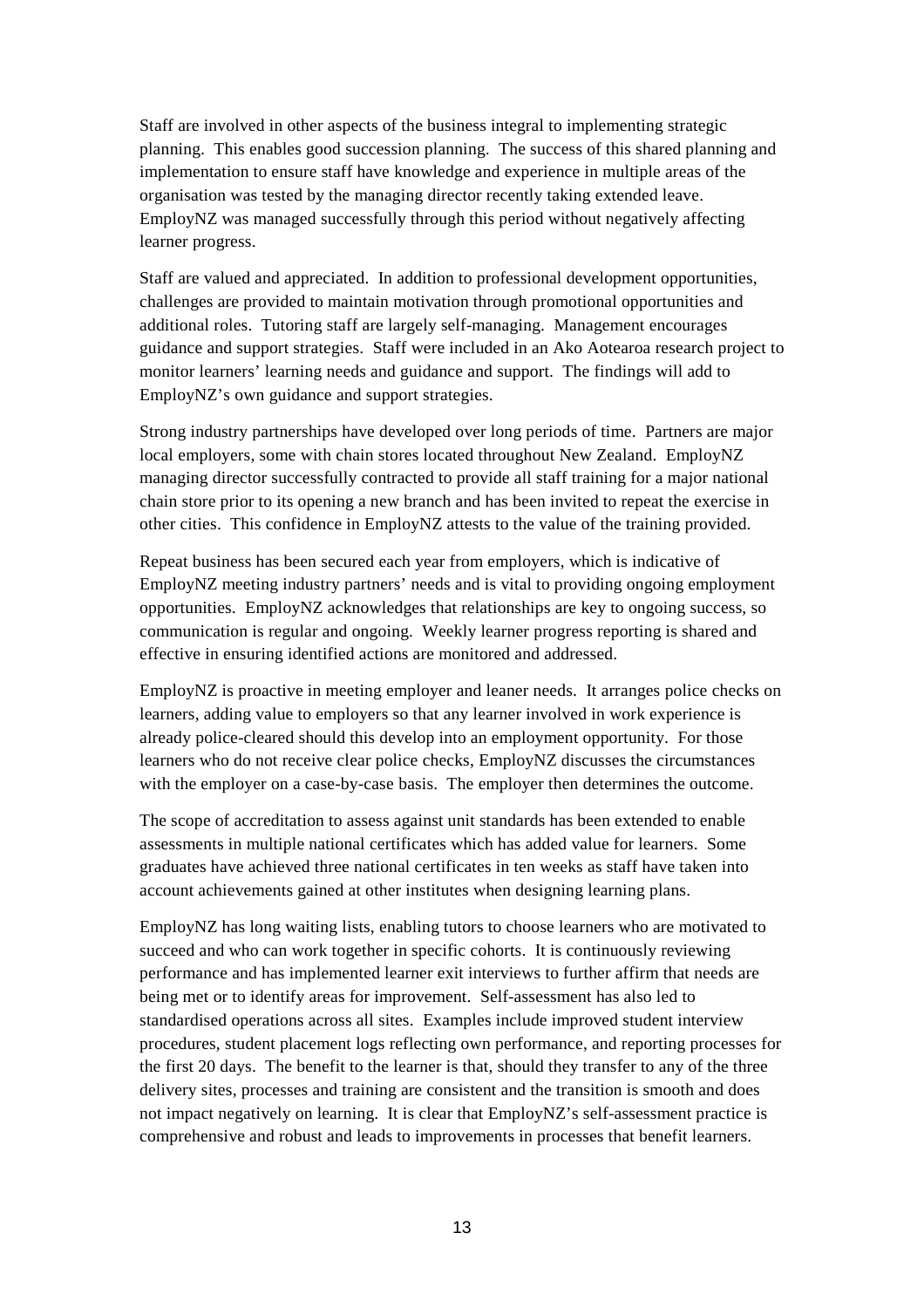### Focus Areas

*This section reports significant findings in each focus area, not already covered in Part 1.* 

#### 2.1 Focus area: Governance, management, and strategy

The rating in this focus area for educational performance is **Excellent.** The rating for capability in self-assessment for this focus area is **Excellent.** 

#### 2.2 Focus area: Retail Bay of Plenty

The rating in this focus area for educational performance is **Excellent.** The rating for capability in self-assessment for this focus area is **Excellent.** 

#### 2.3 Focus area: Steps to Success

The rating in this focus area for educational performance is **Excellent.**

The rating for capability in self-assessment for this focus area is **Excellent.**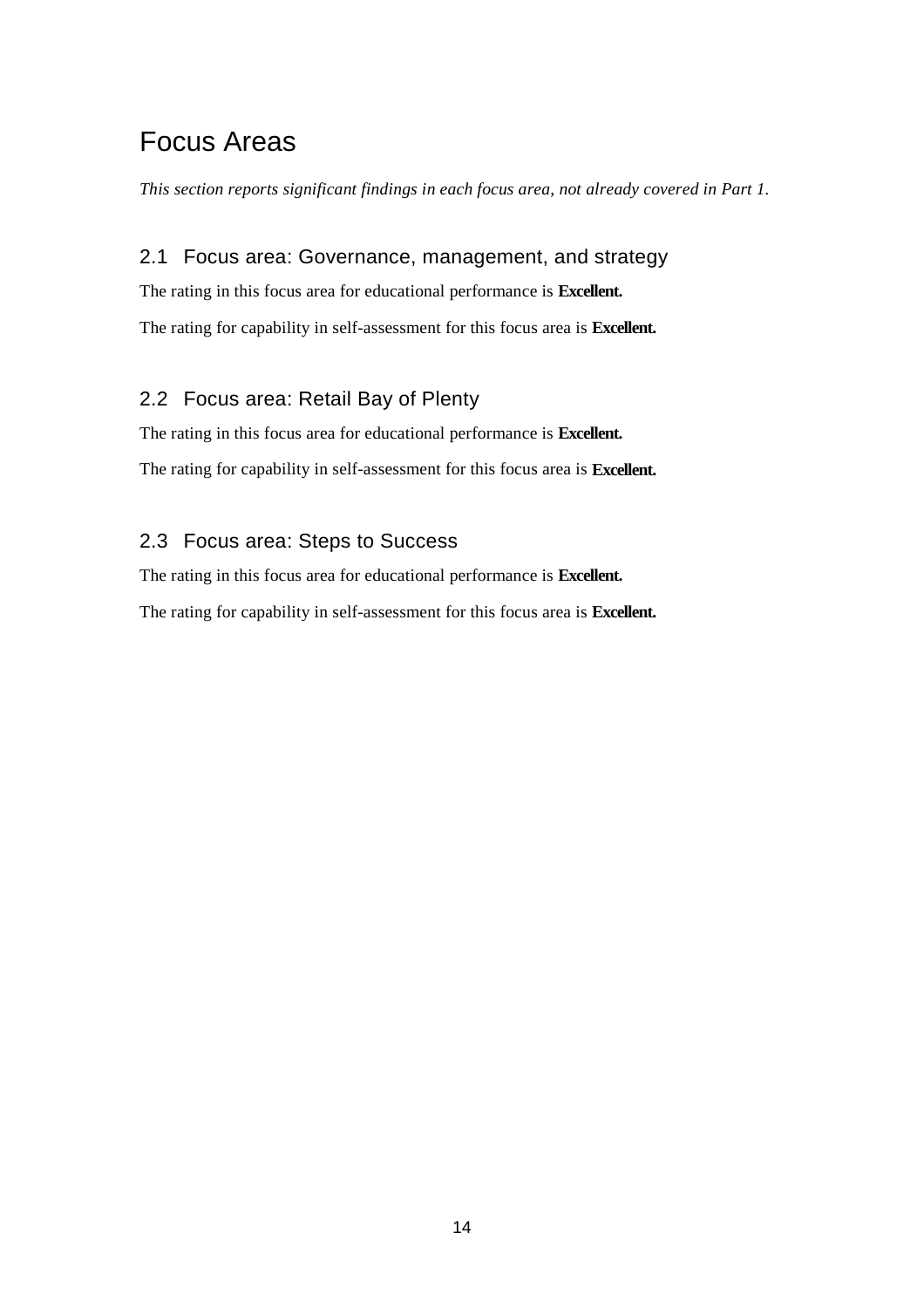## Recommendations

There are no recommendations arising from the external evaluation and review.

### Further actions

The next external evaluation and review will take place in accordance with NZQA's policy and is likely to occur within four years of the date of this report.